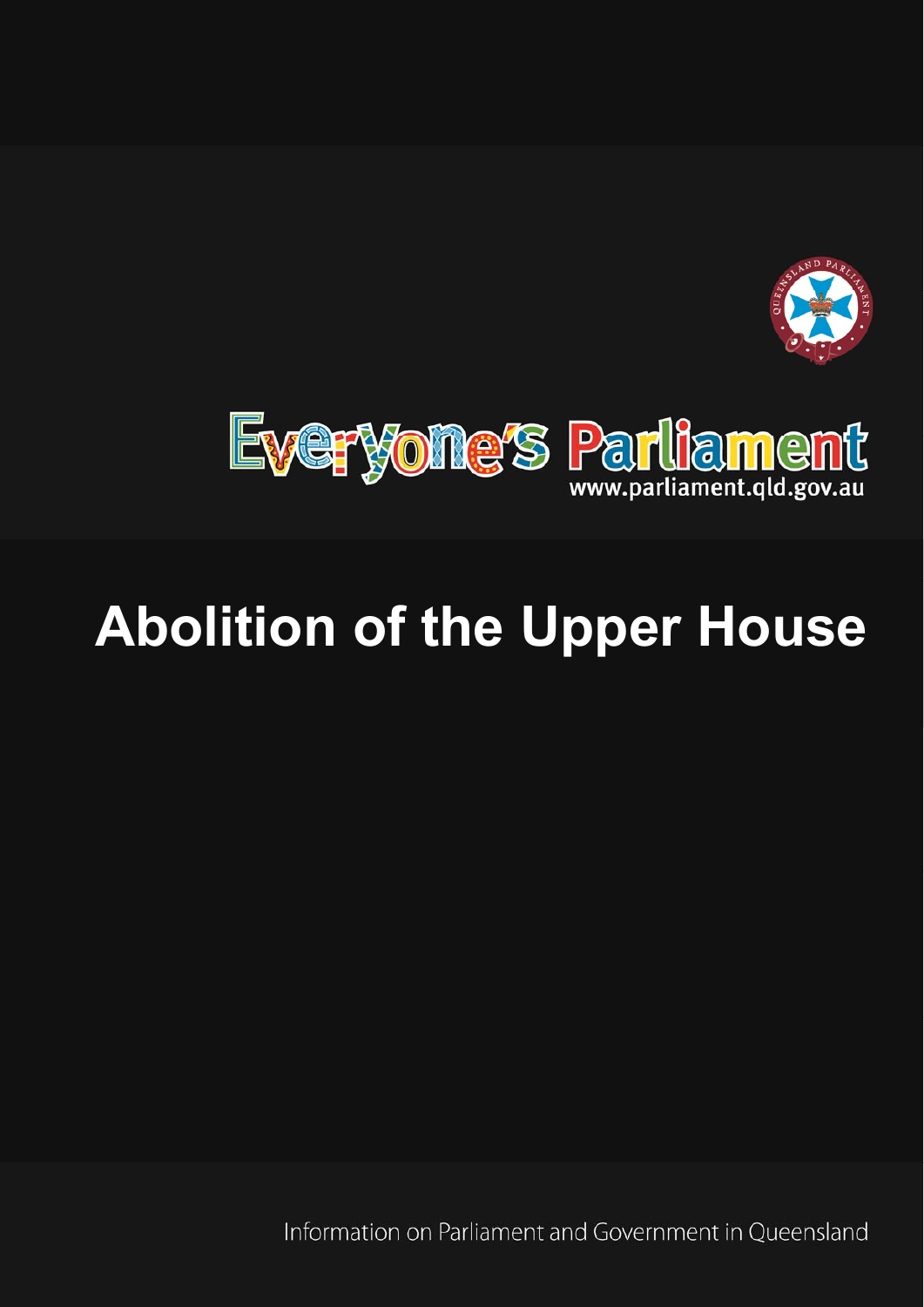

# **THE ABOLITION OF THE UPPER HOUSE IN QUEENSLAND**

# **INTRODUCTION**

Unicameral legislatures, or legislatures with only one chamber, are uncommon in democracies. It is usually considered that two chambers are necessary for government, and this is the case for the United Kingdom, Canada (at the Federal level) and the United States (Federally, and for all states except Nebraska.)

However, some countries, usually small ones, are unicameral. Israel, Denmark, Finland, Luxembourg, Sweden, and Greece have only one chamber. All the Canadian Provinces, all the Malaysian States and some of the Indian ones, including Assam, are unicameral. Other single-chambered legislatures in the Commonwealth include New Zealand, Ghana, Cyprus, Sierra Leone, Tanzania, Uganda, Malta, Malawi, Zambia, Gambia, Guyana, Singapore, Botswana, Zimbabwe and (Western) Samoa.

In Australia, the Federal Government has two chambers, as do the governments of all the states, except Queensland. At its separation from New South Wales in 1859, Queensland had two houses of Parliament, the Legislative Assembly and the Legislative Council. But in a move unique in Australian history, the Legislative Council abolished itself.

## **EARLY DAYS OF THE LEGISLATIVE COUNCIL, 1860-1890**

Queensland, separated from New South Wales in 1859, was the only colony to have a Parliament from its inception. When the Parliament of Queensland was first promulgated in 1860, there were two houses of Parliament. The first members of the Upper House, the Legislative Council, were appointed for five years by the Governor of New South Wales, so that Queensland would not be left permanently with nominees from the Governor of another colony. (Subsequent appointments by the Queensland Governor were made for life.)

Queensland's first Governor, Sir George Ferguson Bowen, had trouble finding men (the only gender then eligible) to take the unpaid duties associated with being Legislative Councillors, commenting in a letter that '*Legislative Councils composed of members appointed by the Crown, have, in general, had little real influence over public opinion.*' While a Council of fifteen was originally envisaged, only eleven members could be secured for the opening of the first Parliament in May 1860.

During the election campaign for the first Legislative Assembly early politicians argued against the establishment of an Upper House. One of them saw the Council as '*positively obstructive and an obstacle to public business*.' Because all the '*best men*' of Queensland chose to sit in the lower chamber, the Upper House would '*become a refuge for the politically destitute, a benevolent asylum for the reception of authors of rejected addresses*.' [1](#page-1-0)

Criticism did not end with the establishment of the Upper House. The *Moreton Bay Courier*  of 19 May 1861 called for its abolition: *'… it is a contemptible instrument of bad* 

<span id="page-1-0"></span> $\overline{a}$ <sup>1</sup> Guardian (Ipswich) 28 April 1860.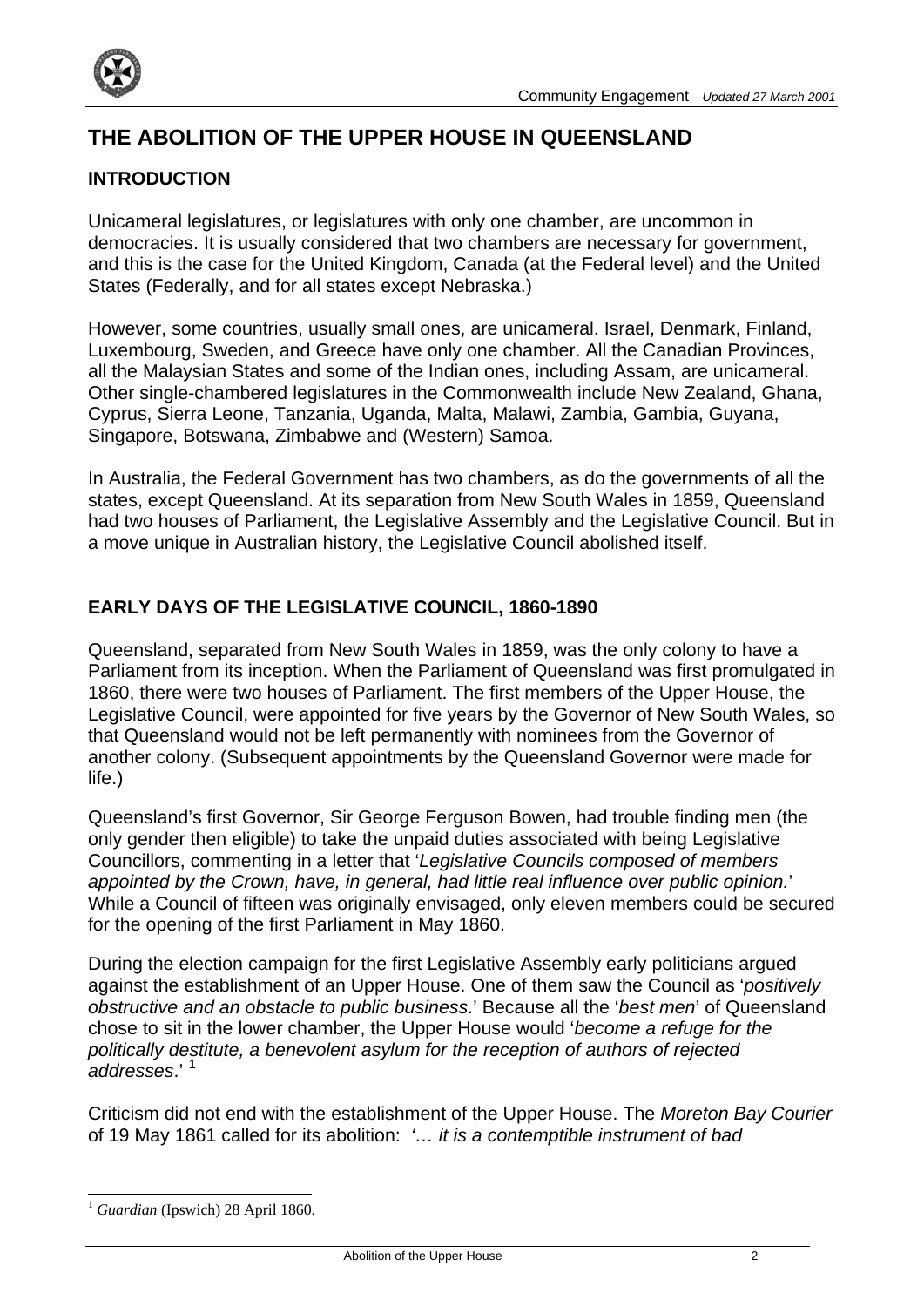

 $\overline{a}$ 

*government and causes much unnecessary expense. Let the Upper House be done away with and the number of members in the Lower House be increased.*'

#### **CONFLICT WITH THE LEGISLATIVE ASSEMBLY, 1860-1915**

In its early years, the Upper House acted as a safeguard against the extremes of a broadening franchise,<sup>[2](#page-2-0)</sup> which ultimately provided votes for all men and, after 1905, women over 21 who could pass the residential qualifications. It was inevitable that there would be clashes between a Lower House elected by the people and the nominee Upper House.

Difficulties between the two houses of Parliament, particularly over the issue of whether the Council had the right to amend money Bills, occurred in the early years of Queensland's political history. In 1885 the question was referred to the Privy Council in London which ruled that the Council did not have the right to amend money Bills.<sup>[3](#page-2-1)</sup>

From 1890 to 1915 there were various attempts to reform or abolish the Council, but none came to fruition.

## **LABOR VS THE LEGISLATIVE COUNCIL, 1915-1917**

In 1915 the first long term Labor government came to power in Queensland. The stage was set for a confrontation between the two houses of Parliament, as from its inception, the Labor party had been opposed to the Legislative Council and Thomas Ryan, the Labor Premier, advocated its abolition.

The early days of the Ryan government were marred by the frustration of dealing with a hostile Legislative Council. The Council rejected bills to allow the government to take over and operate meatworks for the duration of the war, to provide adult suffrage in local government elections, to establish a new system of conciliation and arbitration and to open up land for small farmers on a perpetual lease system.  $4$ 

Premier Ryan himself introduced a bill into the Legislative Assembly on 12 November 1915 abolishing the office of Member of the Legislative Council and all offices constituted in connection with it. He argued that the Legislative Councils in Queensland and other states were '*relics of feudalism*.' The Bill easily passed through the Legislative Assembly.

Not surprisingly, the Council rejected the abolition Bill, arguing that the destruction of the bicameral system in Queensland '*would fatally prejudice the standing and rights of this State, reducing it below the level of all the others, and dislocating the provisions by which* 

<span id="page-2-0"></span> $2^2$  Franchise, which means the right to vote, was broadened in the years between 1860 and 1915. By the Elections Act of 1885 the franchise applied to males who were over 21 and were born in Australia or were British subjects and who met one of several qualifications, the most common of which was residence in an electoral district for six months. The vote was extended to women in 1905.

<span id="page-2-1"></span> $3$  The Privy Council in London is a senior judicial body. For many years it was the highest court of appeal for Australian legal cases, but the process of appeal to the Council was explicitly abolished by the *Australia Act* of 1986. The Australian High Court is now the final court of appeal.

<span id="page-2-2"></span><sup>4</sup> D J Murphy 'The Abolition of the Legislative Council' in D J Murphy, R B Joyce and Colin A Hughes, eds *Labor in power: the Labor Party and Governments in Queensland 1915-57 : St Lucia, Q: University of Queensland Press, 1980,* p. 99.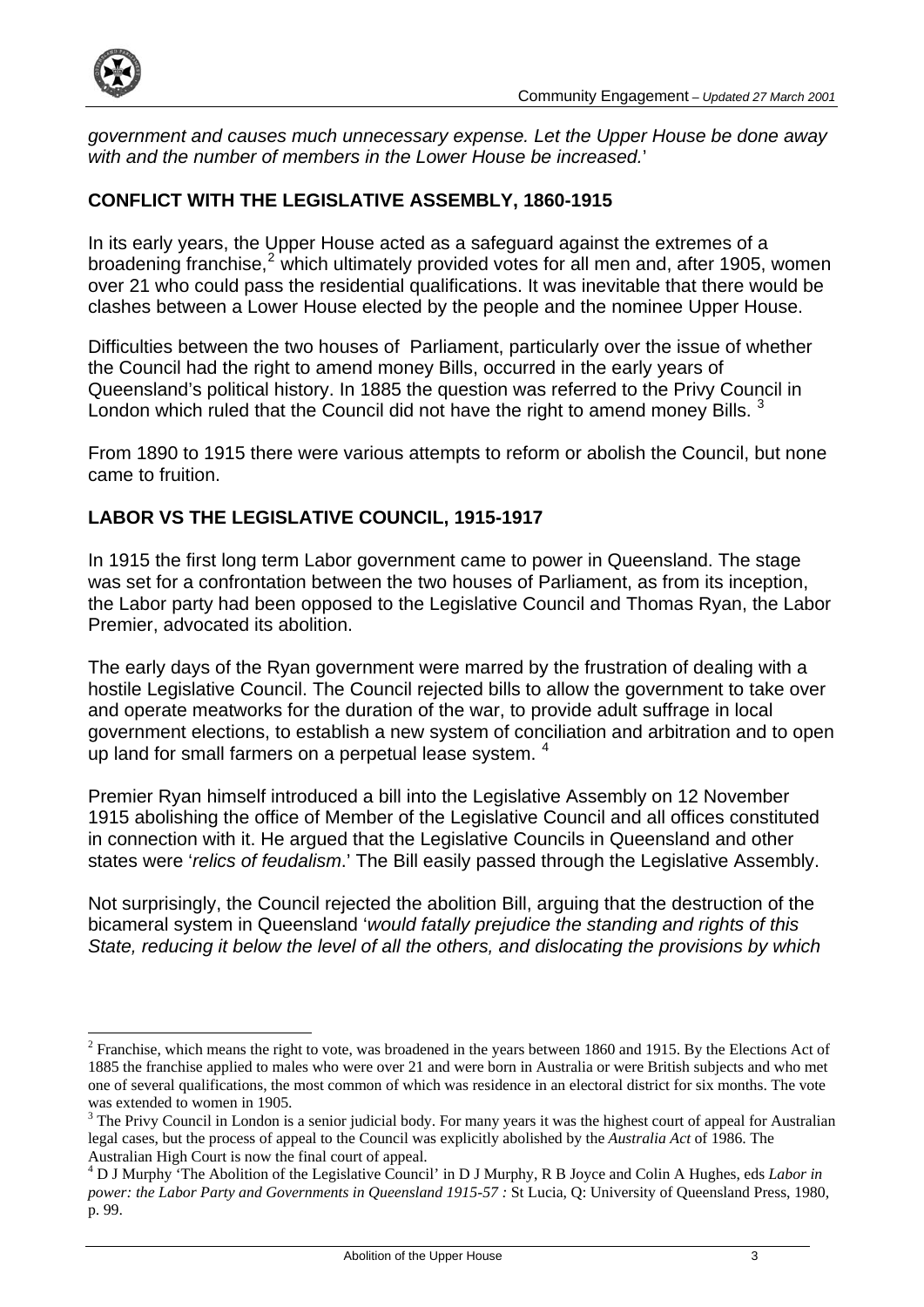

 $\overline{a}$ 

*due representation in the Federal Parliament is secured in Queensland*.' A similar Bill was formulated and rejected in the 1916-17 session of Parliament.<sup>[5](#page-3-0)</sup>

Ryan and the Labor party now tried to have the Council abolished by referendum. The campaign was ill-starred from its inception. Cabinet decided to hold the poll on 5 May 1917, the same day as the Federal election, distracting the minds of many voters from the Council abolition question. There were other complications surrounding the legality of the referendum itself, and the referendum question was poorly worded, with electors being urged to vote *against* the Council by voting *for* the Bill to abolish it. The referendum was easily defeated, with 179 105 voting against the abolition of the Council and only 116 196 voting for. <sup>[6](#page-3-1)</sup> While the campaign had been an unlucky one, the vote shows that most Queenslanders were not ready to take the step of abolishing the Legislative Council.

Despite this failure, there were two further attempts in the next two years to abolish the Council through legislation. The hopes of the Labor-controlled Legislative Assembly were buoyed by the appointment of 13 new Labor Members to the Council in 1918 and an additional three in 1919. However, the Government still lacked the numbers in the Council and the Bills for abolition of the Council were again defeated.

The Governor, Sir Hamilton Goold-Adams refused to make any further Labor appointments to the Council. Goold-Adams retired in early 1920. The Speaker of the Assembly, William Lennon, was appointed as Lieutenant-Governor on Goold-Adams's strong recommendation. On 19 February 1920, Lennon appointed fourteen more Labor Members to the Council, providing the Labor government (now led by Edward Theodore) with a Council majority for the first time.<sup>[7](#page-3-2)</sup>

#### **THE ABOLITION OF THE LEGISLATIVE COUNCIL, 1920-1922**

The abolition of the Council was an important issue in the election of 1920. The Theodore Labor government was returned to power with a narrow majority, so Theodore had his mandate for change. His cause was aided in some respects by the fact that both the major opposition parties favoured significant changes in the Legislative Council, with neither favouring its retention as an unelected chamber.

Theodore carefully laid the groundwork for a constitutionally legal abolition. The Queensland Justice Department had looked at the problem of royal assent to a Bill abolishing the Upper House and found that there were no obstacles. He also knew that the British Colonial Office regarded the issue as a local one that did not affect imperial matters.

On 24 October 1921 Theodore introduced the *Constitution Act Amendment Bill* into the Legislative Assembly. The Bill passed the first reading stage with the support of 51 members, with only 14 opposing the Bill. The Bill then moved into the Legislative Council Chamber, where the Hon A J Jones, Secretary for Mines, the only Cabinet Member in the Council, introduced the bill for the abolition for the third time in his political career.

<span id="page-3-0"></span><sup>5</sup> *Queensland parliamentary debates,* v. 122 (1915), p. 2163: Charles Arrowsmith Bernays, *Queensland politics during sixty (1859-1919*) *years* Brisbane: Government Printer [1919] pp 224- 228: 6

<span id="page-3-1"></span>

<span id="page-3-2"></span><sup>&</sup>lt;sup>7</sup> Daily Standard 19 February 1920, quoted in D J Murphy 'Edward Granville Theodore: Ideal and Reality', in Denis Murphy, Roger Joyce and Margaret Cribb, eds *The premiers of Queensland* St Lucia, Q: University of Queensland Press, 1990, pp 320-321.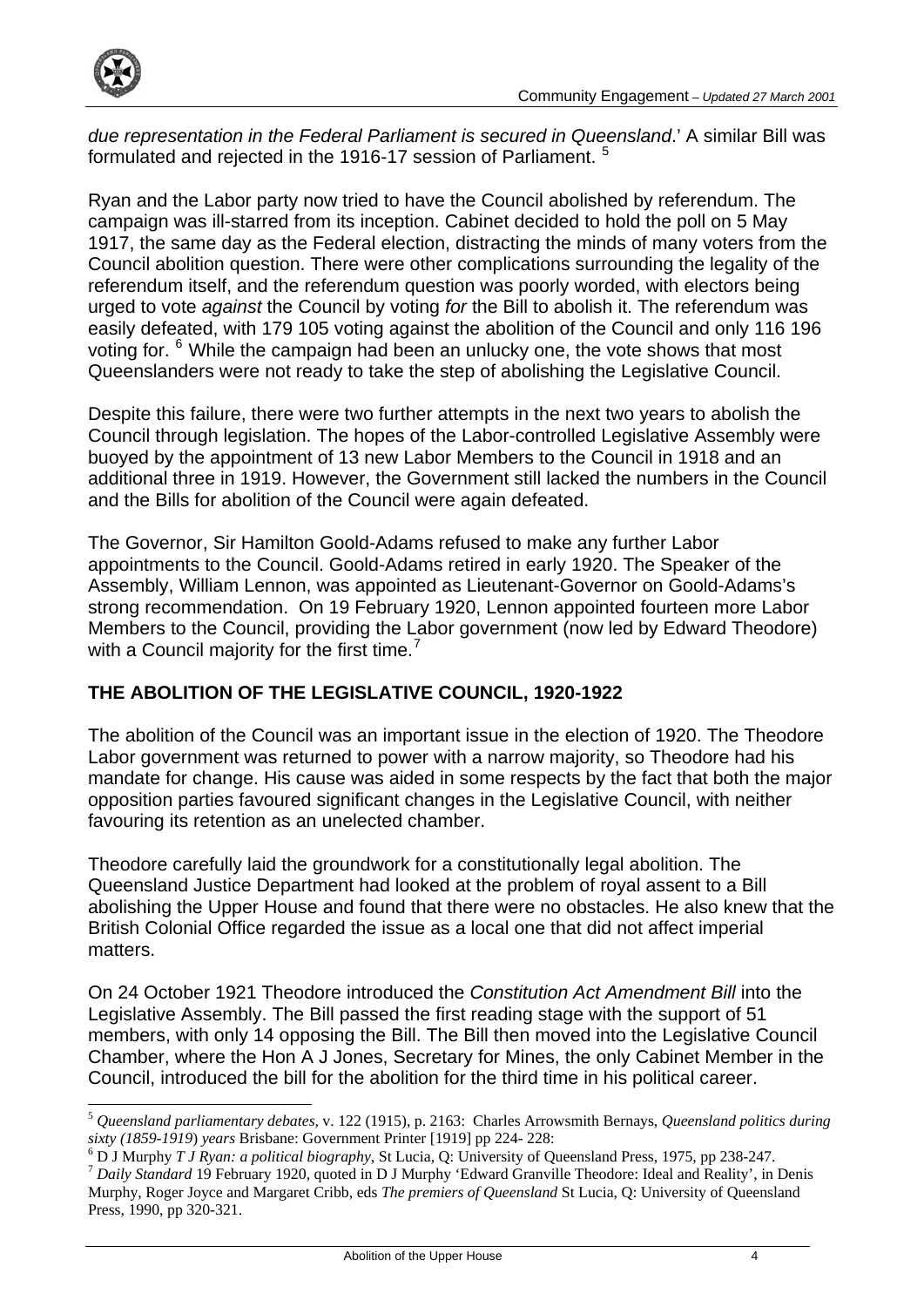

Back in the Legislative Assembly the next day, Premier Theodore outlined his arguments against the need for an upper house of any kind in his second reading speech to the Bill. The arguments were simple and logical. '*With regard to the Labor party's attitude in connection with the Legislative Council – the hon. member for Bulimba wanted to know whether the Legislative Council was not now merely an echo of this Chamber. That is all it is, and that is why I say it is useless. If it is not an echo, it is an evil because it is obstructive. If it is an echo, it is no longer necessary.*' When the Bill went into the committee stage, the second clause which dealt specifically with the abolition of the Council, was passed 51-15. The third reading of the Bill had a similarly easy passage.

Meanwhile, in the Council, the Hon P J Leahy outlined the risks of not having a chamber of review. '*If we abolish this Chamber, and we have only a single Chamber, that other Chamber will be able to do what it thinks fit. It will be able to prolong the life of Parliament indefinitely, raise their salaries to even 2000 pounds, prevent the Auditor-General giving us reports, control the judiciary, and carry out the instructions of the Labor conferences*.' However, other members argued stridently for its abolition. Despite the gravity of the issue, only 40 of the 56 members of the Council bothered attending the beginning of the debate. Two of those did not stay for the conclusion of the second reading, which was carried 28- 10. <sup>[8](#page-4-0)</sup> The Council met for the last time on the afternoon of 27 October 1921, adjourning for the last time at 8.37 pm that evening.

The opponents of Council abolition appealed to the British government for intervention. In early November, a group of non-Labor members from the Council put together a memorial <sup>[9](#page-4-1)</sup> urging the Queensland Governor Sir Matthew Nathan, to consider certain aspects of the proposed abolition of the Council. They asked the Governor to forward the document itself to the Secretary of State for the Colonies for submission to King George V. According to the memorial '*the present Labor government … by means of violent applications of the closure in the Legislative Assembly, and by means of a specially created majority in the Legislative Council, have forced through both Houses a Bill to Amend the Constitution of Queensland by Abolishing the Legislative Council.*' Another group of ex-Councillors along with former conservative Premier Sir Robert Philp sent a petition to the King arguing, among other considerations, that '*a majority of one member or any majority for abolition in the Legislative Assembly should not be permitted to overturn a majority decision of 62 909 electors, against abolition, at a specific referendum*.'

The issue at hand was whether the abolition of the Legislative Council in Queensland impinged on anything but the domestic politics of that State. The petitioners argued that the abolition '*intimately affects the Federal relationship with the Commonwealth of Australia and … is a matter of Imperial concern*.'

The British government was to hear both sides of the question. On 1 December Premier Theodore presented a memorandum to the Governor containing observations on the memorial and petition. Theodore listed the many Bills that had been mutilated or rejected by the Council since Labor had been elected, comparing it with the conservative Denham government that had seen only one Bill rejected between 1911 and 1915. Affirming '*It is* 

<span id="page-4-0"></span> $\overline{a}$ 8 For the debate on the *Constitution Act Amendment Bill, Queensland parliamentary debates* v 138 (1921), p 1770 et.seq., especially pages 1774, 1799,1804, 1810-1811, 1827, 1857.

<span id="page-4-1"></span><sup>&</sup>lt;sup>9</sup> The document was termed a memorial by its authors: according to the *Concise Oxford Dictionary* one definition of 'memorial' is 'statement of facts as basis of a petition.'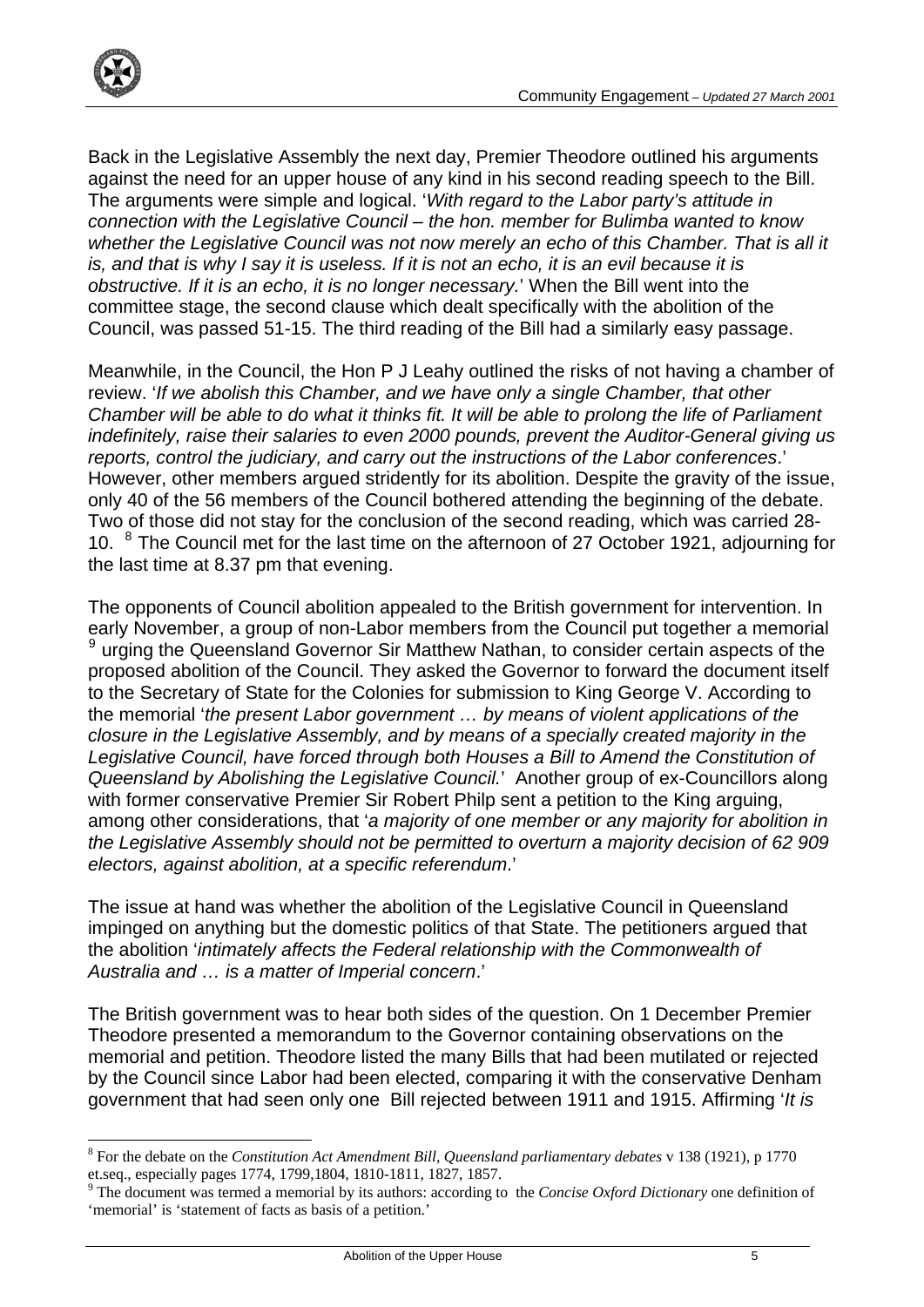

*not a fact historically that the bicameral system with a nominee chamber has worked satisfactorily in Queensland'*, he argued that *'the principles of the Bill do not in any way impinge on Imperial interests*.'

British Secretary of State for the Colonies, future Prime Minister Winston Churchill, felt that he could not advise the King to intervene, saying: '*I cannot but regard the matter with which the Bill deals as essentially one for determination locally … I have had no alternative but to advise His Majesty to assent to the Bill*.' [10](#page-5-0)

Royal assent was given on 3 March 1922 and the Act was proclaimed on 23 March. With the abolition of the Legislative Council the most important single constitutional reform in Queensland history had been accomplished, and, in the words of D J Murphy, *'the dominance of wealth and property over the Queensland parliament' was broken*.*'* [11](#page-5-1)

## **AFTER ABOLITION, 1922-**

Labor went out of office in 1929 and was replaced by a conservative government with the restoration of the Council as one of the main planks of its platform. But the problems associated with the Depression soon took priority over this concern.

Labor returned to office in 1932. In 1934 the government of William Forgan Smith amended the *Constitution Act* which provided that the Council could not be reintroduced without the approval of the electors at a referendum. Labor remained in office in Queensland until the split of 1957, by which time the Council was merely a fading memory in the minds of the more senior electors.

There was little support for the return of the Council in ensuing decades. D J Murphy noted in 1980 that since the 1934 *Constitution Act Amendment Act 'there have been no*  serious suggestions to restore the Council<sup>[12](#page-5-2)</sup> but there have been some indications of increasing support for the idea since then. The reintroduction of an Upper House became National Party policy in 1981. [13](#page-5-3) When the Fitzgerald Inquiry of the late 1980s raised the issue of Government accountability, several public figures called for the restoration of the Upper House, saying that its presence would have made the governments of the day more accountable. [14](#page-5-4) However, Peter Coaldrake, author of *Working the System,* a study of the networks of power politics in Queensland, did not believe that the reintroduction of an Upper House would be a remedy for the situation. '*The defunct Queensland Legislative Council could hardly be idealised as a democratic safeguard, upholder of accountability, or defender of the people. Being a house of life appointees, it was responsible to no one; its* 

 $\overline{a}$ 

<span id="page-5-0"></span><sup>&</sup>lt;sup>10</sup> Key documents associated with the abolition of the Council, including the memorial, the petition, Theodore's memorandum and the correspondence of Sir Matthew Nathan and Winston Churchill were collected in *Queensland Parliamentary Papers,* 1922, I, pp. 21-65.<br><sup>11</sup> D J Murphy 'The Abolition of the Legislative Council' in D J Murphy, R B Joyce and Colin A Hughes, eds *Labor in* 

<span id="page-5-1"></span>*power: the Labor Party and Governments in Queensland 1915-57 : St Lucia, Q: University of Queensland Press, 1980,*  $p.116.$ <br> $\frac{12}{12}$  Ibid.

<span id="page-5-2"></span>

<span id="page-5-4"></span>

<span id="page-5-3"></span><sup>&</sup>lt;sup>13</sup> P Gillespie 'A case for an upper house' *Sunday Mail* 23 October 1994<br><sup>14</sup> For example, John Bradford, MHR in *Gold Coast Bulletin* 13 October 1989: Denver Beanland MLA in *Sun* 8 February 1989: Terry White MLA in *Sun* 10 March, 20 November 1989. They were later joined by former Senator Michael Macklin in *Sun* 17 October 1991.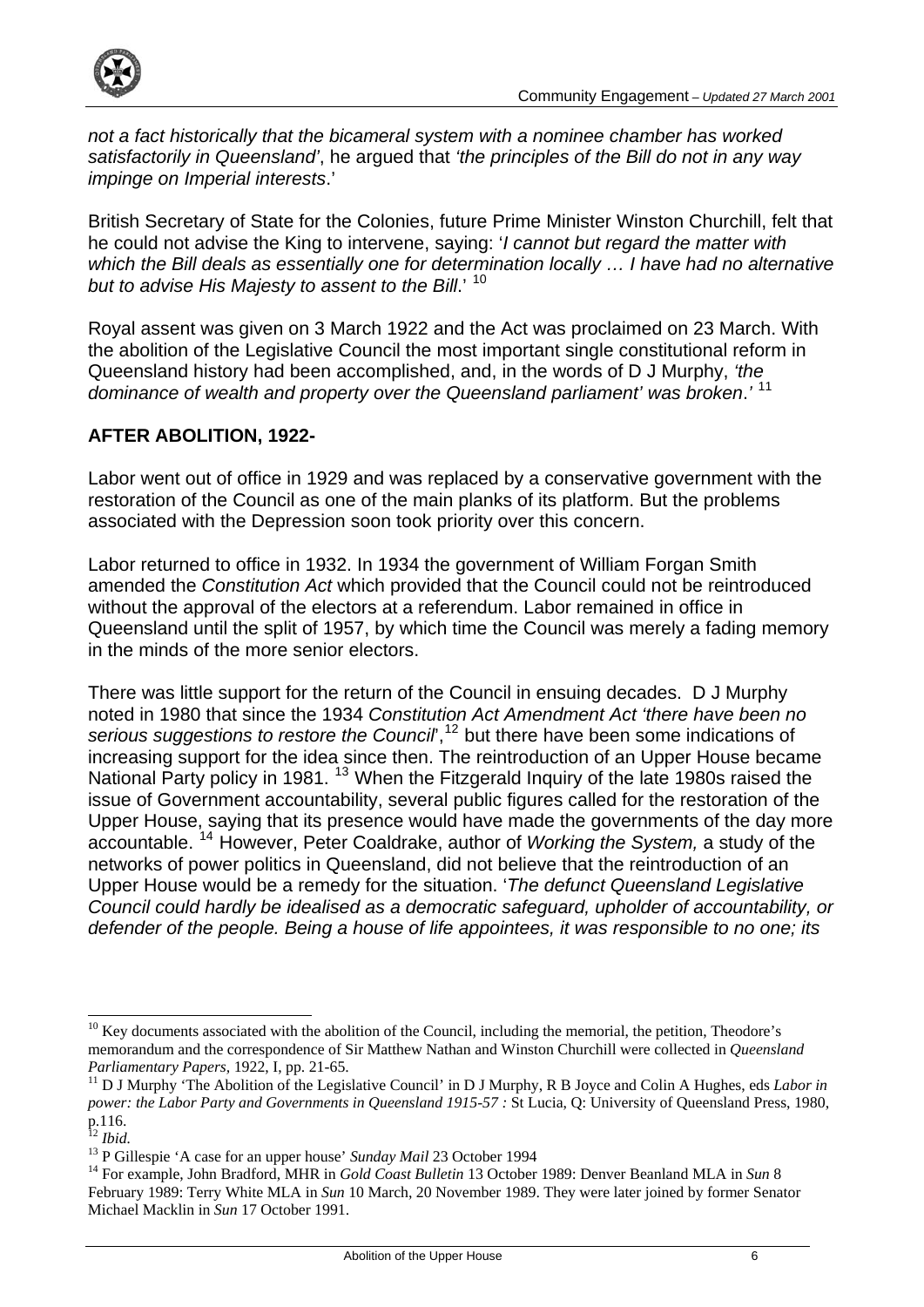

*revisory functions were poorly performed and it acted mostly in the self-interest of the groups its members represented*.'[15](#page-6-0)

When the Electoral and Administrative Review Commission (EARC) held a review into the Legislative Assembly electoral system, the commission chair Tom Sherman ruled out any investigations into the reintroduction of an Upper House in Queensland. EARC's functions were confined to the Assembly and did not extend to the investigation of whether an additional parliamentary institution should be created. [16](#page-6-1)

In 1992 EARC carried out a review of Parliamentary committees. Once more, the restoration of the Legislative Council was outside of its terms of reference, but EARC noted that the absence of the Upper House *'has had a profound effect on the ability of the Queensland Parliament to carry out its functions under the Constitution and conventions which require it to act responsibly and review the activities of the executive arm of government.*' EARC also noted that a parliamentary committee system that had some scrutiny functions over the executive could to some extent substitute for an Upper House. [17](#page-6-2) The *Parliamentary Committees Act* was passed in September 1995, establishing six statutory committees of the Legislative Assembly. Under the *Act* other parliamentary committees can (and have been) established.

In 1995 the state Liberal Party passed a unanimous resolution for the Legislative Council's re-establishment. [18](#page-6-3) In July that year National Party leader, Rob Borbidge, promised that a referendum on the question would be held if the coalition was elected.<sup>[19](#page-6-4)</sup> Although the coalition came to power seven months later, the referendum did not eventuate, with other political considerations taking preference. It was recognised at the time that no referendum would succeed without bipartisan support. This is unlikely to be forthcoming from at least one side of politics, as the Labor party remains implacably opposed to the reintroduction of the Upper House that their ideological forebears did away with nearly 80 years ago. <sup>[20](#page-6-5)</sup>

<span id="page-6-0"></span> $\overline{a}$ <sup>15</sup> Peter Coaldrake, *Working the system: government in Queensland* St Lucia, Q: University of Queensland Press, 1989, pp 158-9: 'Upper house myth debunked', (letter) Courier Mail 11 October 1989.<br><sup>16</sup> Madonna King.'EARC not to investigate Upper House', Courier Mail 23 June 1990.<br><sup>17</sup> EARC, *Report on a Review of Parliamentary Committees*,

<span id="page-6-1"></span>

<span id="page-6-3"></span><span id="page-6-2"></span>

<span id="page-6-4"></span>

<span id="page-6-5"></span><sup>&</sup>lt;sup>20</sup> See, for example, B O'Sullivan 'Beattie slams idea of an upper house', *Weekend Independent* November 1996.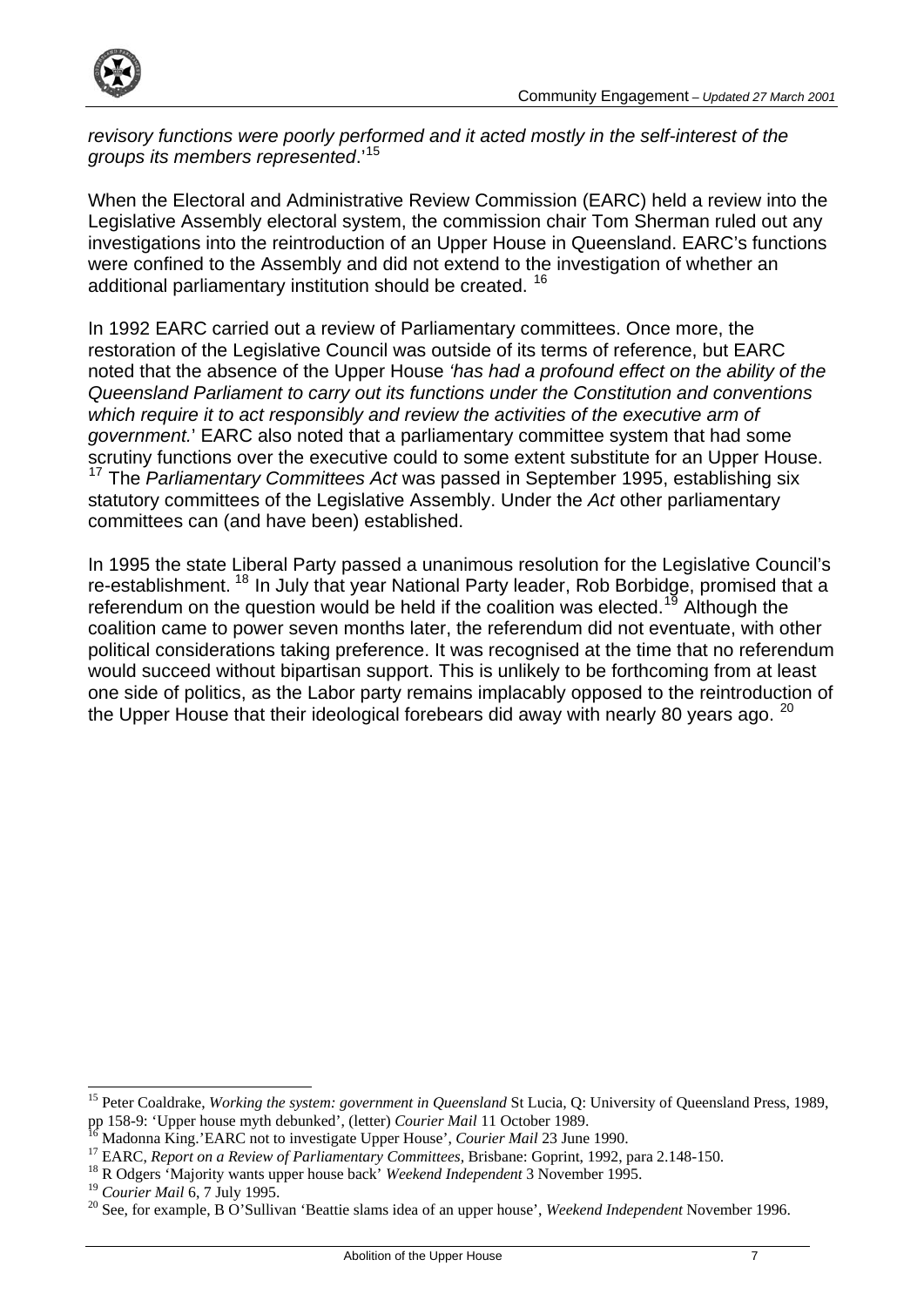

#### **CHRONOLOGY**

**1859 –** Queensland separates from New South Wales

**1860 –** The first Queensland Parliament sits, with eleven members of the nominee Legislative Council.

**1885** – The Legislative Council attempts to amend money Bills. The Privy Council in London rules that it does not have the right to do so.

**1890 –** There is mention of a Bill in the Governor's speech to provide for an elected Legislative Council, but the Bill is never introduced.

**1893 –** A Bill providing for an elected Council makes it to the committee stage but is aborted with the prorogation of Parliament.

**1900, 1902, 1908** – Bills aimed at modifying the power of the Council or its method of election are introduced but not passed.

**1915 –** June – the Labor government of T J Ryan is elected

 November – Ryan introduces a Bill to have the Council abolished. It is rejected by the Council, as is one introduced in the 1916-17 session.

**1917 –** 5 May – a referendum to abolish the Council is held, but is defeated, 179 105 to 116 196.

**1918** – Labor adds 13 new members from its party to the Legislative Council. However, the Bill to abolish the Council is defeated.

- **1919** Labor adds 3 new members from its party to the Legislative Council. However, the Bill to abolish the Council is defeated.
- **1920** 19 February Lieutenant-Governor William Lennon, lately the Labor Speaker of the Legislative Assembly, appoints 14 more Labor members to the Council, giving it the numbers in the Upper House for the first time.
- **1921** 24 October for the fifth time, the Labor party introduces a Bill to abolish the Legislative Council.

26 October – the Council passes, by 28-10, the second reading of a Bill to abolish itself

27 October – the Council meets for the last time, adjourning at 8.37 pm.

**1922 –** The Act abolishing the Legislative Council is proclaimed.

**1934 –** The Constitution Act is further amended, providing that the Legislative Council can not be restored without a referendum.

**1981 –** the reintroduction of an Upper House becomes National Party policy.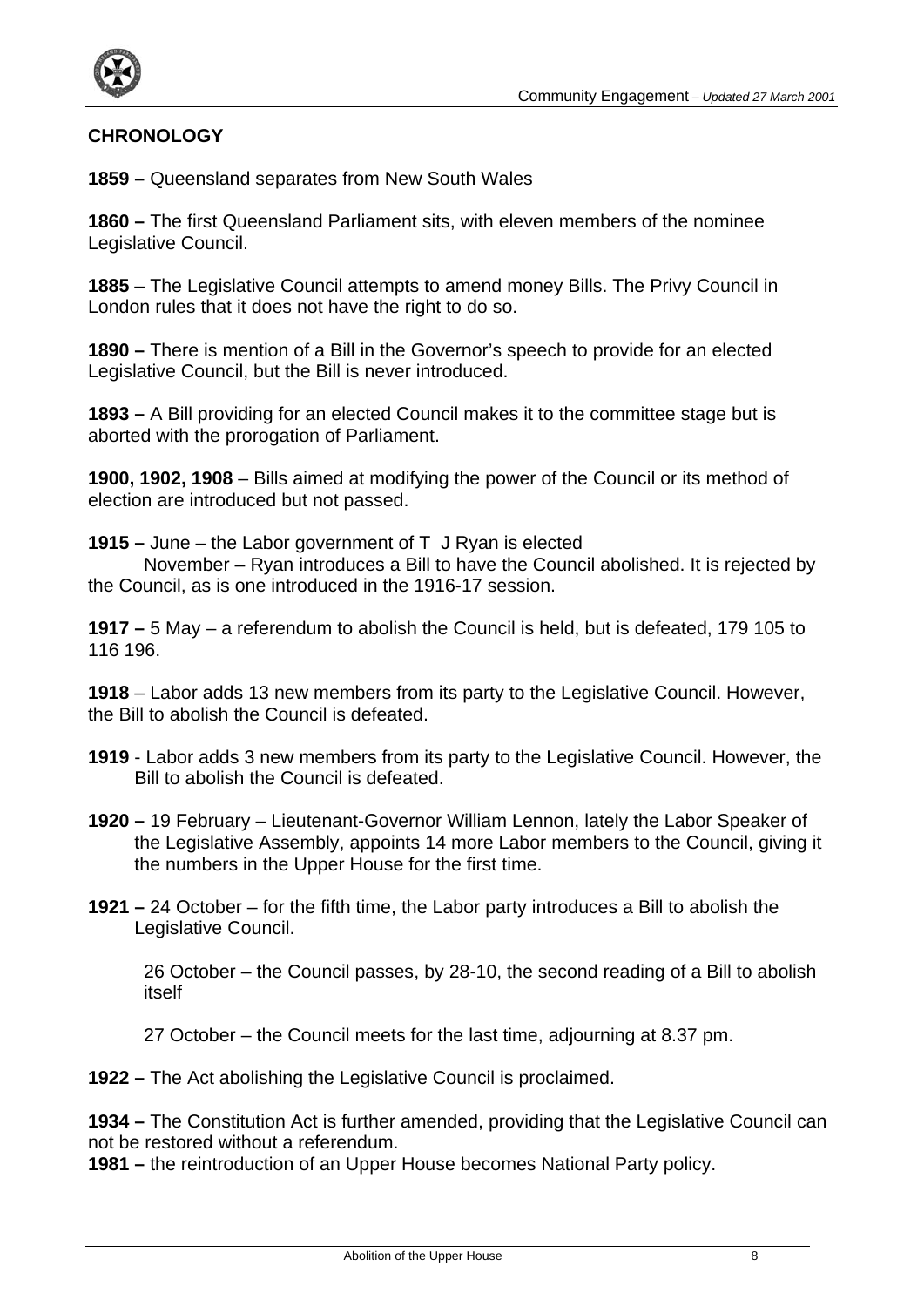

**1989** – with the publication of the Fitzgerald Inquiry, several political notables call for the reintroduction of an Upper House.

**1990** – the Electoral and Administrative Review Commission rules out investigating the reintroduction of an Upper House in its review of the Legislative Assembly electoral system.